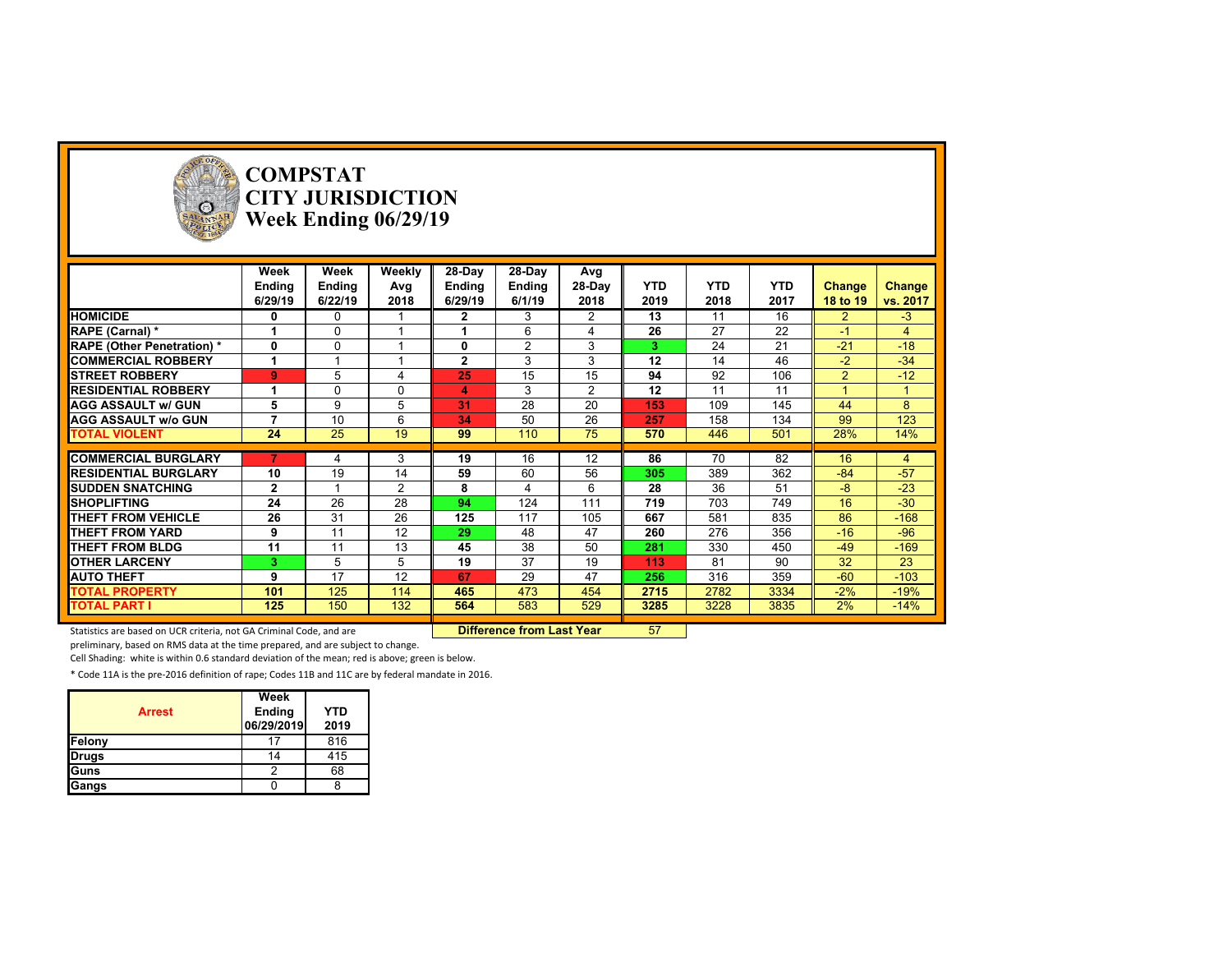

## **COMPSTATNORTH PRECINCTWeek Ending 06/29/19**

**PRECINCT COMMANDER:**

**CAPT. CARY HILL**



|                                  | <b>Week</b>          | <b>Week</b>     | <b>Weekly</b>   | 28-Day         | 28-Day                  | Avg             |                |                |                 |                 |                |
|----------------------------------|----------------------|-----------------|-----------------|----------------|-------------------------|-----------------|----------------|----------------|-----------------|-----------------|----------------|
|                                  | <b>Ending</b>        | <b>Ending</b>   | Avg             | <b>Ending</b>  | <b>Ending</b>           | 28-Day          | YTD            | <b>YTD</b>     | <b>YTD</b>      | <b>Change</b>   | <b>Change</b>  |
|                                  | 6/29/19              | 6/22/19         | 2018            | 6/29/19        | 6/1/19                  | 2018            | 2019           | 2018           | 2017            | <b>18 to 19</b> | vs. 2017       |
| <b>HOMICIDE</b>                  | 0                    | 0               | 0               | 0              |                         | 0               | 3              | $\overline{2}$ | 3               |                 | 0              |
| RAPE (Carnal) *                  | $\bf{0}$             | $\Omega$        | $\Omega$        | 0              | $\overline{2}$          |                 | 6              | 7              | 9               | $-1$            | $-3$           |
| <b>RAPE (Other Penetration)*</b> | $\bf{0}$             | $\Omega$        | $\Omega$        | $\mathbf{0}$   |                         | 0               | $\overline{2}$ | 3              | 4               | $-1$            | $-2$           |
| <b>COMMERCIAL ROBBERY</b>        | 0                    | 0               | 0               | 0              | 0                       | 0               |                | 4              | 4               | $-3$            | $-3$           |
| <b>STREET ROBBERY</b>            | $\mathbf{2}$         |                 |                 | 8              | $\overline{c}$          | 5               | 25             | 28             | 40              | $-3$            | $-15$          |
| <b>RESIDENTIAL ROBBERY</b>       | $\mathbf 0$          | 0               | $\Omega$        | $\overline{2}$ | $\overline{\mathbf{A}}$ | 0               | 3              | 5              | 4               | $-2$            | $\overline{2}$ |
| <b>AGG ASSAULT w/ GUN</b>        | $\blacktriangleleft$ | $\overline{2}$  |                 | 8              | 8                       | 5               | 35             | 29             | 30              | 6               | 5              |
| <b>AGG ASSAULT w/o GUN</b>       | $\mathbf{2}$         | 3               | $\overline{2}$  | 12             | $\overline{20}$         | 8               | 74             | 46             | $\overline{33}$ | $\overline{28}$ | 41             |
| <b>TOTAL VIOLENT</b>             | 5                    | 6               | 5               | 30             | $\overline{35}$         | $\overline{20}$ | 149            | 124            | 124             | 20%             | 20%            |
|                                  |                      |                 |                 |                |                         |                 |                |                |                 |                 |                |
| <b>COMMERCIAL BURGLARY</b>       |                      | 0               |                 | 3              |                         | 3               | 16             | 16             | $\overline{30}$ | $\Omega$        | $-14$          |
| <b>RESIDENTIAL BURGLARY</b>      |                      | 6               |                 | 10             | $\overline{17}$         | 6               | 50             | 41             | $\overline{34}$ | $9^{\circ}$     | 16             |
| <b>SUDDEN SNATCHING</b>          | $\bf{0}$             |                 |                 | $\mathbf{2}$   | $\overline{2}$          | 2               | 11             | 18             | 27              | $-7$            | $-16$          |
| <b>SHOPLIFTING</b>               | $\overline{2}$       | 3               | 4               | 7              | 15                      | 18              | 78             | 134            | 113             | $-56$           | $-35$          |
| <b>THEFT FROM VEHICLE</b>        | 5                    | 6               | 6               | 27             | 27                      | 23              | 154            | 117            | 198             | 37              | $-44$          |
| <b>THEFT FROM YARD</b>           | 1                    | $\overline{2}$  | 3               | 4              | 9                       | 13              | 64             | 76             | 119             | $-12$           | $-55$          |
| <b>THEFT FROM BLDG</b>           | $\bf{0}$             | $\overline{2}$  | 3               | 8              | 11                      | 14              | 64             | 92             | 148             | $-28$           | $-84$          |
| <b>OTHER LARCENY</b>             | $\bf{0}$             | $\Omega$        |                 | 3.             | 4                       | 6               | 22             | 16             | 20              | 6               | $\overline{2}$ |
| <b>AUTO THEFT</b>                |                      | 3               | 3               | 10             | 8                       | 10 <sup>1</sup> | 41             | 58             | 91              | $-17$           | $-50$          |
| <b>TOTAL PROPERTY</b>            | 11                   | 23              | 23              | 74             | 94                      | 94              | 500            | 568            | 780             | $-12%$          | $-36%$         |
| <b>TOTAL PART I</b>              | 16                   | $\overline{29}$ | $\overline{28}$ | 104            | 129                     | 114             | 649            | 692            | 904             | $-6%$           | $-28%$         |

Statistics are based on UCR criteria, not GA Criminal Code, and are **Difference from Last Year** -43

preliminary, based on RMS data at the time prepared, and are subject to change.

Cell Shading: white is within 0.6 standard deviation of the mean; red is above; green is below.

| <b>Arrests</b> | Week<br>Ending<br>6/29/19 | YTD<br>2019 |
|----------------|---------------------------|-------------|
| Felony         |                           | 185         |
| Guns           |                           | 123         |
| <b>Drugs</b>   |                           | 21          |
| Gangs          |                           |             |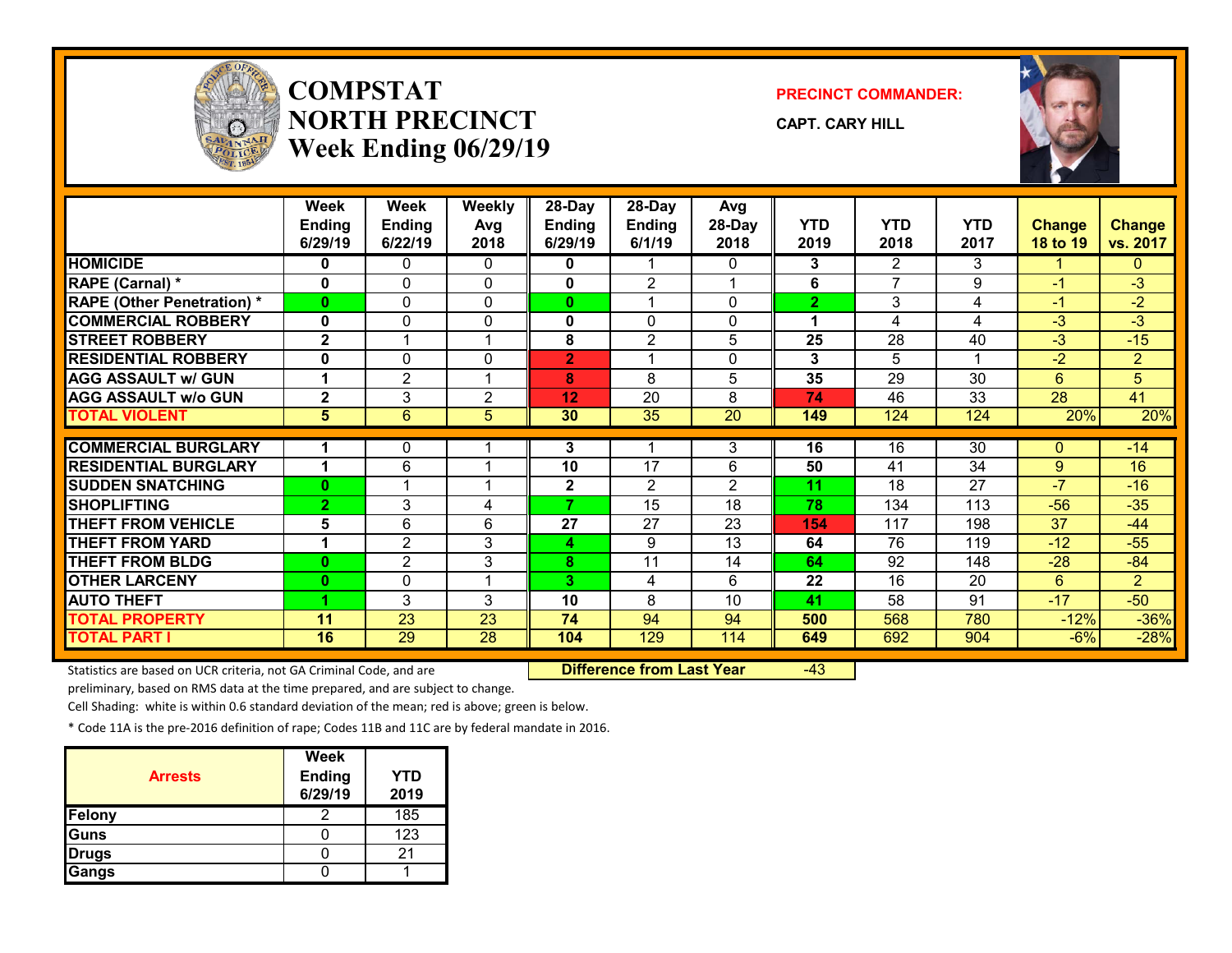

## **COMPSTATCENTRAL PRECINCTWeek Ending 06/29/19**

#### **PRECINCT COMMANDER:**

**CAPT. BEN HERRON**



|                                   | Week            | <b>Week</b>     | <b>Weekly</b>   | 28-Day        | 28-Day          | Avg                      |              |              |                 |                 |                 |
|-----------------------------------|-----------------|-----------------|-----------------|---------------|-----------------|--------------------------|--------------|--------------|-----------------|-----------------|-----------------|
|                                   | <b>Ending</b>   | <b>Ending</b>   | Avg             | <b>Ending</b> | <b>Ending</b>   | 28-Day                   | <b>YTD</b>   | <b>YTD</b>   | <b>YTD</b>      | <b>Change</b>   | <b>Change</b>   |
|                                   | 6/29/19         | 6/22/19         | 2018            | 6/29/19       | 6/1/19          | 2018                     | 2019         | 2018         | 2017            | 18 to 19        | vs. 2017        |
| <b>HOMICIDE</b>                   | 0               | 0               | 0               | 0             |                 |                          | $\mathbf{2}$ | $\mathbf{0}$ | 4               | 2.              | $-2$            |
| RAPE (Carnal) *                   | 0               | 0               | $\Omega$        | 0             |                 |                          | 8            | 8            | 9               | $\Omega$        | $-1$            |
| <b>RAPE (Other Penetration) *</b> | 0               | 0               | $\mathbf{0}$    | 0             | 0               |                          |              | 5            | 5               | $-4$            | $-4$            |
| <b>COMMERCIAL ROBBERY</b>         | $\mathbf{0}$    | 0               | $\mathbf{0}$    | 0             |                 |                          | 3            | 3            | 8               | $\Omega$        | $-5$            |
| <b>STREET ROBBERY</b>             | $\mathbf{2}$    | $\overline{2}$  | 1               | 7             | 5               | 5                        | 30           | 24           | 28              | 6               | $\overline{2}$  |
| <b>RESIDENTIAL ROBBERY</b>        | 0               | 0               | 0               | 1             |                 |                          | 3            | 3            | 4               | $\mathbf{0}$    | $-1$            |
| <b>AGG ASSAULT w/ GUN</b>         | $\overline{2}$  | 4               | $\overline{2}$  | 9             | 9               | $\overline{\phantom{a}}$ | 49           | 44           | 50              | 5 <sup>5</sup>  | $-1$            |
| <b>AGG ASSAULT w/o GUN</b>        | $\mathbf{2}$    | 3               | $\overline{2}$  | 8             | 6               | $\overline{ }$           | 69           | 42           | 41              | $\overline{27}$ | $\overline{28}$ |
| <b>TOTAL VIOLENT</b>              | 6               | 9               | 5               | 25            | $\overline{24}$ | 22                       | 165          | 129          | 149             | 28%             | 11%             |
|                                   |                 |                 |                 |               |                 |                          |              |              |                 |                 |                 |
| <b>COMMERCIAL BURGLARY</b>        |                 |                 |                 | 6             |                 | 3                        | 21           | 20           | 18              |                 | 3               |
| <b>RESIDENTIAL BURGLARY</b>       | $\mathbf{2}$    | 3               | 4               | 15            | 13              | 15                       | 92           | 115          | 113             | $-23$           | $-21$           |
| <b>SUDDEN SNATCHING</b>           | 0               | 0               | 0               |               |                 |                          | 4            | 6            | 13              | $-2$            | -9              |
| <b>SHOPLIFTING</b>                | $5\phantom{1}$  | 5               | 4               | 18            | 16              | 17                       | 118          | 85           | 127             | 33              | $-9$            |
| <b>THEFT FROM VEHICLE</b>         | 6               | 4               | $\overline{7}$  | 25            | 36              | 26                       | 154          | 155          | 230             | $-1$            | $-76$           |
| <b>THEFT FROM YARD</b>            | 3               |                 | 4               | 8             | 23              | 16                       | 98           | 80           | 124             | 18              | $-26$           |
| <b>THEFT FROM BLDG</b>            | 4               | 3               | 3               | 11            | 8               | 13                       | 63           | 87           | 91              | $-24$           | $-28$           |
| <b>OTHER LARCENY</b>              |                 |                 | 1               | 4             | 9               | 5                        | 30           | 19           | $\overline{27}$ | 11              | 3               |
| <b>AUTO THEFT</b>                 | 3               | 3               | 4               | 11            | 8               | 14                       | 70           | 102          | 106             | $-32$           | $-36$           |
| <b>TOTAL PROPERTY</b>             | $\overline{25}$ | $\overline{21}$ | $\overline{27}$ | 99            | 115             | 109                      | 650          | 669          | 849             | $-3%$           | $-23%$          |
| <b>TOTAL PART I</b>               | 31              | 30              | 33              | 124           | 139             | 131                      | 815          | 798          | 998             | 2%              | $-18%$          |

Statistics are based on UCR criteria, not GA Criminal Code, and are **Difference from Last Year** 17

preliminary, based on RMS data at the time prepared, and are subject to change.

Cell Shading: white is within 0.6 standard deviation of the mean; red is above; green is below.

| <b>Arrests</b> | <b>Week</b><br><b>Ending</b><br>6/29/19 | YTD<br>2019 |
|----------------|-----------------------------------------|-------------|
| Felony         | b                                       | 219         |
| <b>Drugs</b>   |                                         | 104         |
| Guns           |                                         |             |
| Gangs          |                                         |             |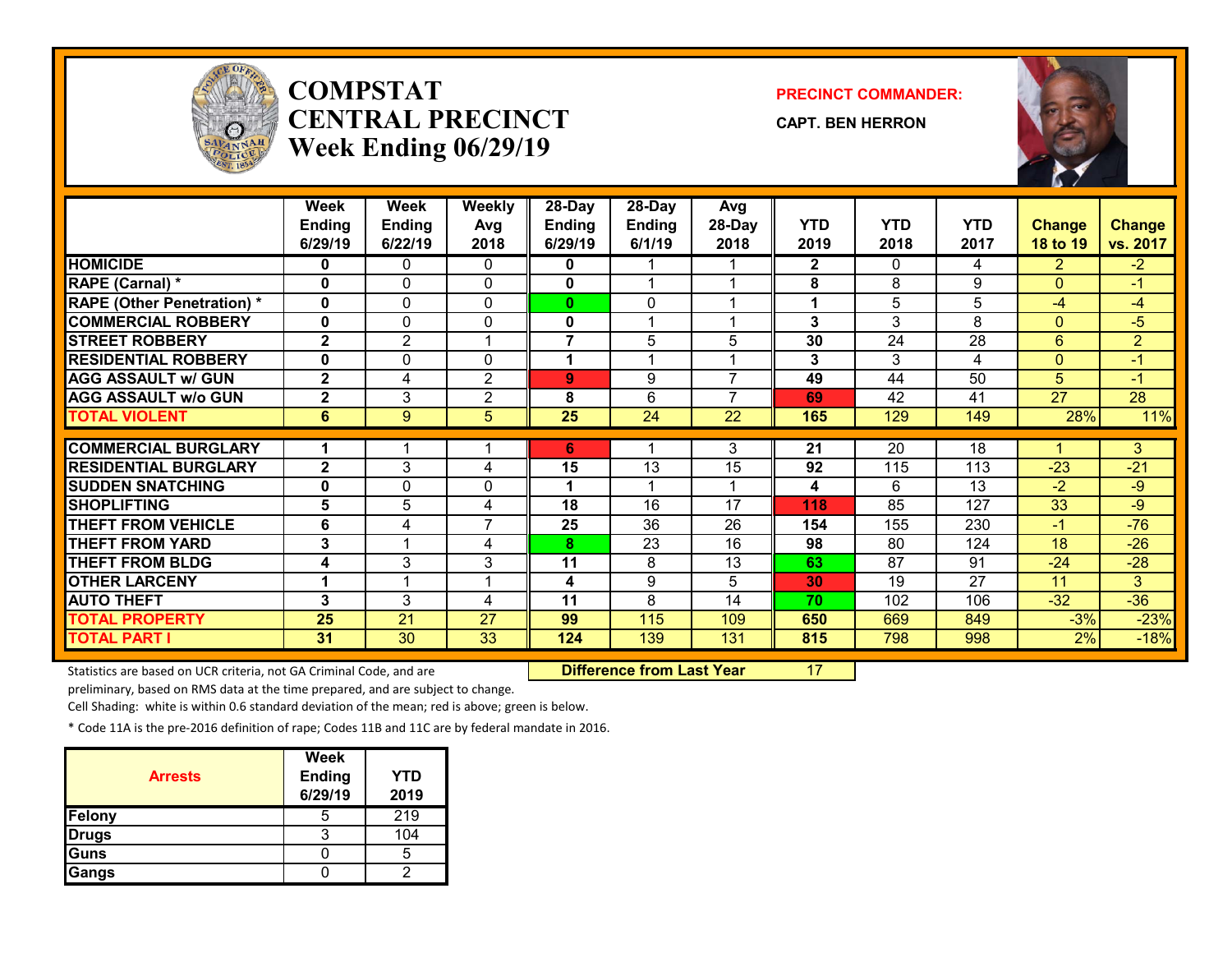

# **COMPSTATSOUTH PRECINCTWeek Ending 06/29/19**

#### **PRECINCT COMMANDER:**

**CAPT. MICHELLE HALFORD**



|                                   | <b>Week</b><br><b>Ending</b> | Week<br>Ending | Weekly         | 28-Day<br><b>Ending</b> | 28-Day<br><b>Ending</b> | Avg<br>28-Day  | <b>YTD</b>     | <b>YTD</b>      | <b>YTD</b>     |                           |                           |
|-----------------------------------|------------------------------|----------------|----------------|-------------------------|-------------------------|----------------|----------------|-----------------|----------------|---------------------------|---------------------------|
|                                   | 6/29/19                      | 6/22/19        | Avg<br>2018    | 6/29/19                 | 6/1/19                  | 2018           | 2019           | 2018            | 2017           | <b>Change</b><br>18 to 19 | <b>Change</b><br>vs. 2017 |
| <b>HOMICIDE</b>                   | 0                            | 0              | 0              | 0                       |                         | 0              | 5.             | $\overline{2}$  |                | 3                         | 4                         |
| RAPE (Carnal) *                   | и                            | 0              | $\Omega$       |                         |                         |                | 6              | 6               | $\overline{2}$ | $\Omega$                  | 4                         |
| <b>RAPE (Other Penetration) *</b> | $\bf{0}$                     | 0              | 0              | $\mathbf{0}$            | 0                       |                | $\bf{0}$       | 12              | 3              | $-12$                     | $-3$                      |
| <b>COMMERCIAL ROBBERY</b>         | 1                            | 1              | $\mathbf{0}$   | $\mathbf{2}$            |                         |                | 6              | 5               | 15             | 1                         | -9                        |
| <b>STREET ROBBERY</b>             | 1                            | 0              | 1              | 3                       | 5                       | 3              | 17             | 18              | 13             | -1                        | 4                         |
| <b>RESIDENTIAL ROBBERY</b>        | $\bf{0}$                     | 0              | 0              | 0                       |                         |                | 3              | $\overline{2}$  |                | 4                         | $\overline{2}$            |
| <b>AGG ASSAULT w/ GUN</b>         | 0                            | $\overline{2}$ | 1              | $\overline{7}$          | 5                       | $\overline{2}$ | 30             | 6               | 21             | 24                        | 9                         |
| <b>AGG ASSAULT W/o GUN</b>        | $\overline{2}$               |                | 1              | 8                       | 8                       | 4              | 45             | $\overline{22}$ | 19             | 23                        | $\overline{26}$           |
| <b>TOTAL VIOLENT</b>              | 5                            | 4              | 3              | 21                      | $\overline{22}$         | 14             | 112            | $\overline{73}$ | 75             | 53%                       | 49%                       |
|                                   |                              |                |                |                         |                         |                |                |                 |                |                           |                           |
| <b>COMMERCIAL BURGLARY</b>        |                              | 3              |                | 6                       | 11                      | 5.             | 38             | 21              | 27             | 17                        | 11                        |
| <b>RESIDENTIAL BURGLARY</b>       | $\mathbf{2}$                 | 5              | 4              | 13                      | 11                      | 15             | 47             | 109             | 86             | $-62$                     | $-39$                     |
| <b>SUDDEN SNATCHING</b>           |                              | 0              | $\Omega$       | 3                       | $\Omega$                |                | $\overline{7}$ | 5               | 3              | $\overline{2}$            | $\overline{4}$            |
| <b>SHOPLIFTING</b>                | 11                           | $\overline{7}$ | 13             | 36                      | 67                      | 53             | 364            | 311             | 360            | 53                        | $\overline{4}$            |
| <b>THEFT FROM VEHICLE</b>         | 8                            | 18             | $\overline{7}$ | 54                      | 32                      | 28             | 189            | 166             | 234            | 23                        | $-45$                     |
| <b>THEFT FROM YARD</b>            | $\mathbf{2}$                 | 6              | 2              | 10                      | $\overline{7}$          | 8              | 40             | 44              | 40             | $-4$                      | $\Omega$                  |
| <b>THEFT FROM BLDG</b>            | 3                            | 5              | 3              | 15                      | $\overline{13}$         | 12             | 85             | 65              | 125            | 20                        | $-40$                     |
| <b>OTHER LARCENY</b>              | 1                            |                | 1              | 5                       | 8                       | $\overline{2}$ | 25             | 15              | 21             | 10                        | 4                         |
| <b>AUTO THEFT</b>                 | 3                            | 8              | 3              | 29                      | 5                       | 11             | 72             | 76              | 78             | $-4$                      | $-6$                      |
| <b>TOTAL PROPERTY</b>             | 32                           | 53             | 34             | 171                     | 154                     | 136            | 867            | 812             | 974            | 7%                        | $-11%$                    |
| <b>TOTAL PART I</b>               | 37                           | 57             | 37             | 192                     | 176                     | 150            | 979            | 885             | 1049           | 11%                       | $-7%$                     |

Statistics are based on UCR criteria, not GA Criminal Code, and are **Difference from Last Year** 94

preliminary, based on RMS data at the time prepared, and are subject to change.

Cell Shading: white is within 0.6 standard deviation of the mean; red is above; green is below.

| <b>Arrests</b> | Week<br>Ending<br>06/29/2019 | YTD<br>2019 |
|----------------|------------------------------|-------------|
| Felony         |                              | 168         |
| Drugs          |                              | 92          |
| lGun           |                              | 16          |
| Gangs          |                              |             |